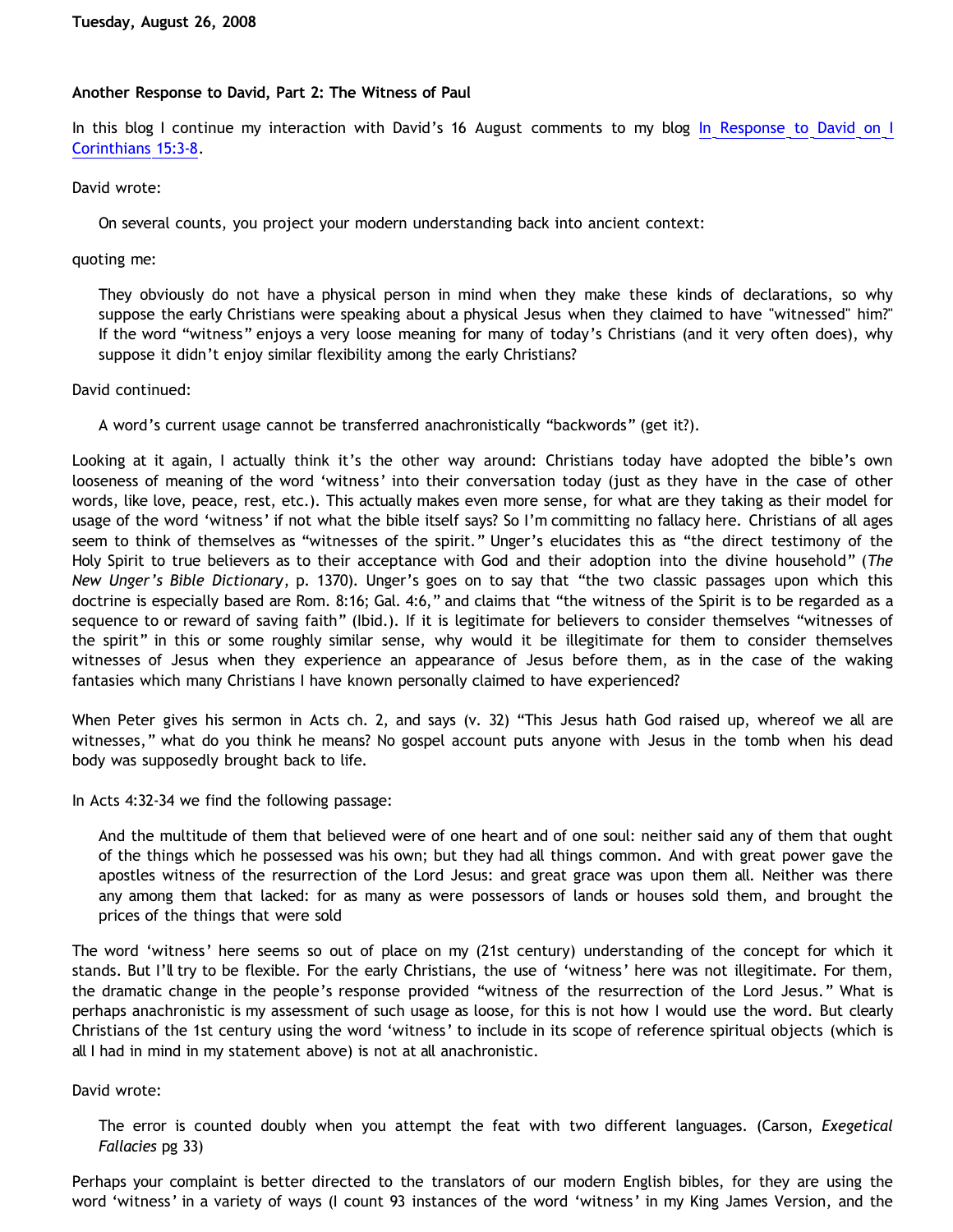meaning seems to flex through a multitude of senses) and while definitions are rarely if ever explicit in the bible, the New Testament's usage of 'witness' does not at all seem incompatible with my point above, which you have sought to challenge in this way. If Paul had a waking fantasy of Jesus, like today's Christians have, why wouldn't he think of himself as a witness to Jesus? Even the book of Acts does not have the physical post-resurrection Jesus of the gospels paying a visit to Paul as they have him do before his immediate apostles before his ascension. And Paul in no way distinguishes between the experience of Jesus that he claims others have had, and his own. Would you not consider Paul a witness? That would seem quite strange, but I know that apologetic defenses can lead believers into very strange (and undesirable) positions.

## I wrote:

If I had seen a man who was actually resurrected from the grave, whom I thought was "the Son of God," I would waste no time in writing down exactly what I had seen, where I had seen it and when I had seen it. If I knew of others who had the same experience, I would not hesitate to get their testimony down in writing, or at least to have them endorse such statements of witness. But that's me.

# David responded:

Do you live in the oral culture of first century Palestine? If you did chances are you'd be illiterate, and if you could read and write could you afford it? How could you assure the transmission of your document?

Yes, my point above does assume literate capacity, and no, we both know that neither of us lives in first century Palestine. My point here is one of character: I would not be sloth in broadcasting my witness, especially if I were personally charged by a great commission. I certainly would not wait 20, 30 or more years before getting my experience documented, during which time my memory of it could easily atrophy or distort my recollection of the event. As for whether or not I could "afford it," well, again, I'm not there, so this question seems deliberately unanswerable. Similarly with your question about assuring the transmission of my document. How did the author of the gospel according to Matthew assure the transmission of his document? Or did he? Other individuals spread throughout the intervening centuries seem to be creditable for this task, not the author himself.

Now your objection is sensible on the basis of my worldview, for the concerns you raise would impact the situation. But how could it be sensible on the basis of the Christian worldview, where naturalistic constraints like the one you raise should ultimately be of no concern? Would a supernatural deity appear only before the illiterate? Christians are always trying to tell us that it's a fallacy to assume everyone "back then" was illiterate, uneducated, unscientific, superstitious, etc. (and I don't, by the way). But we can't have it both ways here. If Jesus appeared only to the illiterate, I'd say that was a bad choice on his part. Also, if he did appear to only illiterate persons, why should this matter? Jesus is supernatural, and could easily empower an illiterate person with supreme fluency in a multitude of languages if he wanted to. In fact, the writer's sudden ability to write could itself be evidence of Jesus' supernaturalism, something the gospel writers were so eager to insert into their stories.

See how supernaturalism takes the apologetic backseat here? No, I do not live in the oral culture of first century Palestine, and you know it. I know this too. And the chances that had I lived in those days I'd most likely be illiterate is ultimately irrelevant. Would this stop a supernatural deity? Why think it would? Your response here assumes naturalistic constraints. Why would these apply if Christianity's supernaturalism is true? Having to acquire literacy in order to write is understandable on my worldview, which recognizes the primacy of existence and therefore does not presume to fake the nature of the human mind. But Christianity denies the primacy of existence. What guided Matthew's hand in penning his gospel, if not a divine hand, according to Christianity? What force assured the transmission of his gospel through the ages and into our hands, if not a divine force, according to Christianity?

It seems more and more that the authors of the New Testament texts were just as bound to the reality I know as I am. Their stories suggest otherwise, but the textual development speaks louder than this.

David wrote:

Even granting your position for the sake of internal critique, how many average people in our modern society have ever written a historical account of some life changing event they experienced?

I don't have the statistics on this, nor would I see this as at all relevant. My point above was a testament to my own character, not to some ad populum law of averages. This should be clear from the leading statement: "If *I had seen* a man who was actually resurrected from the grave…" Then again, I've observed many people writing about things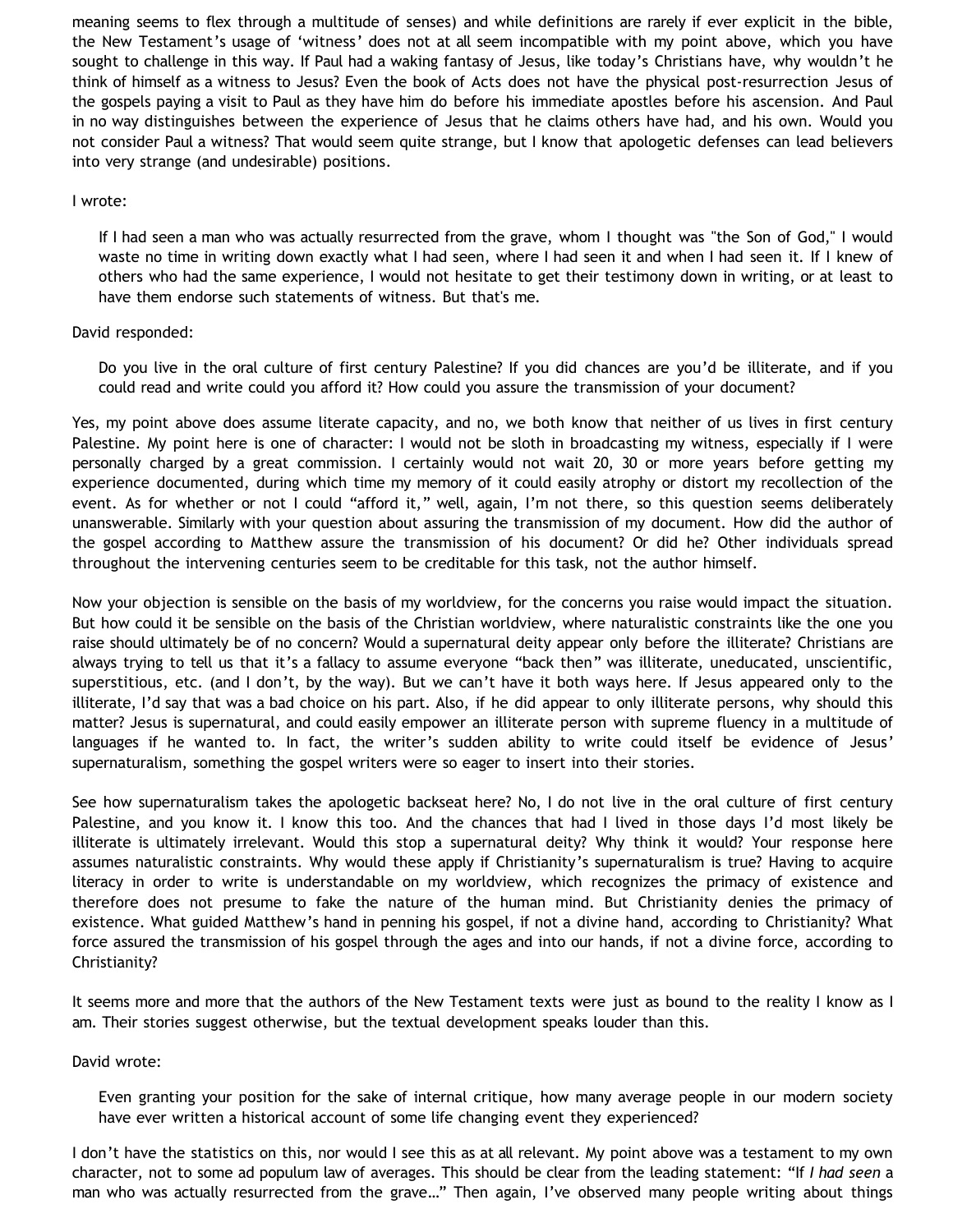that have happened in their own lives. For many years I kept a diary, and often I would record things that happened, especially those that had a profound impact on my life. But then again, that's me. I've known some others who claimed to have done this themselves, but diaries tend to be private (until they're posthumously published, in some cases).

David wrote:

How about the Virginia Tech mass homicide? This was a major event to witness. Who decides – and why – whether or not it's a major event? I was going to school at James Madison University at the time (2 hours down the road), and saw no written accounts circulating amongst my close friends who were only several feet away from the killer that day. Indeed not even blogging about their experiences?"

I wasn't there, but I blogged about it shortly after it happened on two occasions. See my blog [Virginia Tech](http://bahnsenburner.blogspot.com/2007/04/virginia-tech.html) and also [Christian Reaction to Virginia Tech.](http://bahnsenburner.blogspot.com/2007/04/christian-reaction-to-virginia-tech.html)

There were also news reports about the event for days and weeks afterwards, many of them including interviews with firsthand witnesses.

I am close friends with a man whose son was a student at Columbine when Klebold and Harris went on their rampage. My friend (also named David) wrote to me several times about his son's experience shortly after the incident. I don't know if his son ever wrote about it (I wouldn't expect a 13-year-old to write much about anything), but that's irrelevant.

But the incident at Virginia Tech is hardly analogous to a religious experience like a resurrected man-god walking and talking with you and commanding you to go tell the world. It seems that Peter and co. took their sweet time in fulfilling this commandment.

# David wrote:

No, but they told me plenty about it. Even if they did write some of it down, would it still be around in a couple of millennia? Maybe so with today's standards, but I don't think that even close to a reasonable expectation for 30 AD.

What if their actions were guided by an irresistible supernatural force? I mean, let's compare apples to apples here, shall we? Did any of your close friends report that they feel moved by a supernatural force to tell the world about this event, and yet fail to do so? The gospels are supposed to be divinely inspired, are they not? That is what I was always taught. Given this, I don't know why Christians would care whether or not they were written by eyewitnesses. Eyewitnesses could be relying on so-called "autonomous thinking" in determining what they witnessed, or they could have difficulty distinguishing between "the wisdom of God" and "the wisdom of the world," which Paul rejects, relying on their own judgment of what they observed instead of "letting go and letting God." An eyewitness account might take one's own interpretation of what one perceives as authoritative in understanding it. But if man's mental faculties are contaminated by "the curse of sin" as so many Christians claim, then it seems that one would want something stronger than this. Indeed, for the Christian, what could be more reliable than divine inspiration? What could be authoritative than a testimony like, "I wasn't there, but here's what God told me to record"? When we get to Paul, what exactly do we have? He bases what he tells us in his letters on the claim that he received a revelation from God. The appeal to eyewitness accounts seems to be an unwitting reversion to a form of naturalism, for it does not rely on appeals to supernatural transmission of knowledge. Instead, it relies on the senses and one's own cognitive faculties, but if "God be true, but every man a liar" (Rom. 3:4), why should we take testimony of this sort seriously?

## David wrote:

Geisler (same book) points out it may very well be the case that Matthew, Mark, Luke, John, Peter, and James were among the 500 as well as nine who are elsewhere named Apostles (Geisler/Turek, pg 248); if he's right then there are written accounts.

Well, since Paul never names any of the 500 people he mentions in passing in I Cor. 15, we could say anyone living at the time was among them. In fact, on Christianity's supernaturalism, we could go well beyond this, and say that some or all of the 500 people had been dead for decades or centuries prior, and rose out of their graves a la Mt. 27:52-53, and gathered to see the post-resurrection Jesus. Or, maybe these were people from later centuries transported back in time to see the post-resurrected Jesus. Or, maybe they came from other planets. Since we're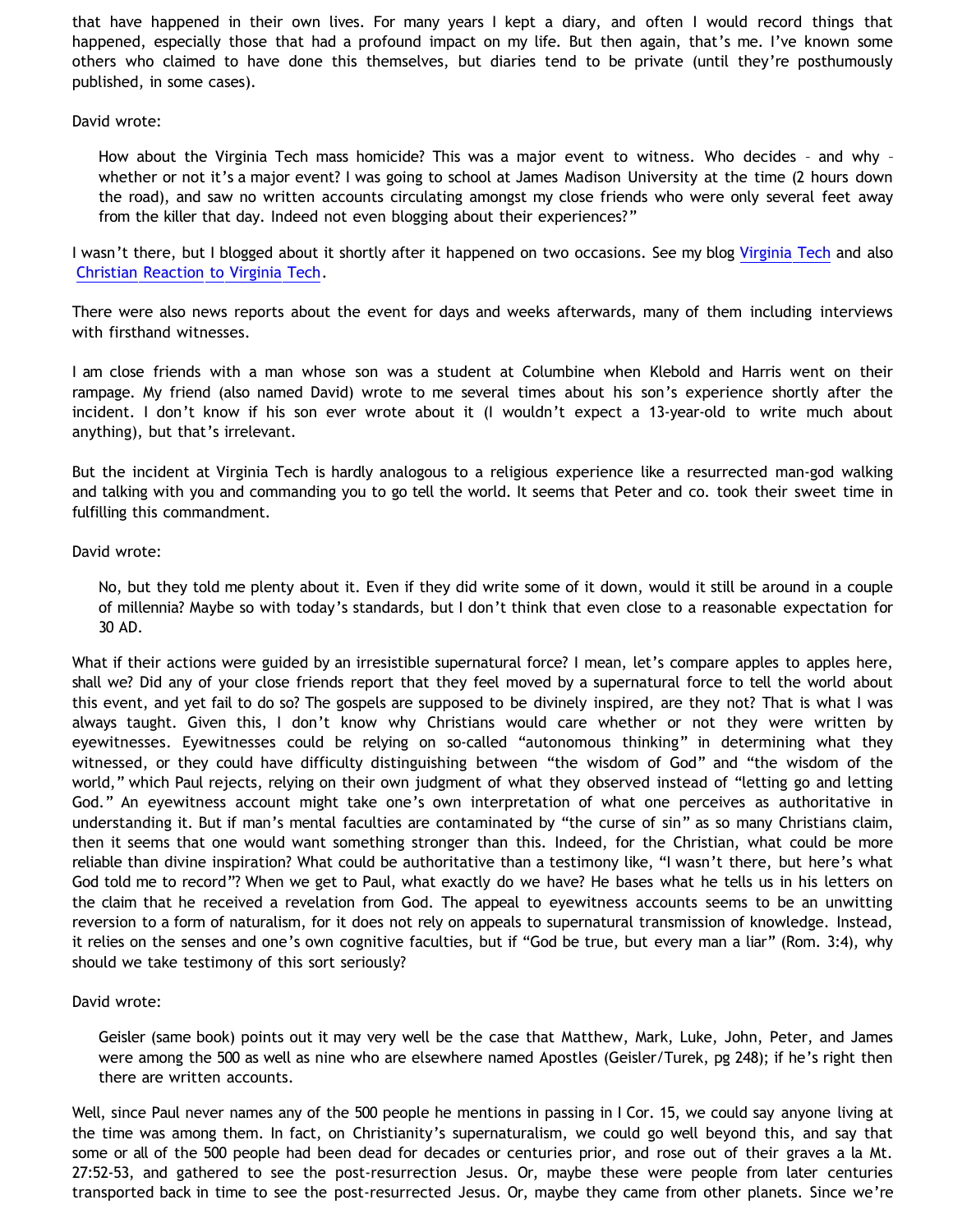asked to conclude that Christianity's supernaturalism is "the best explanation" of the data, on what basis could we discount these alternatives?

## I wrote:

Paul nowhere suggests that Jesus had taught these things during his life on earth. But that's what we find when we get to the gospels: Jesus marching a squad of disciples through the ancient countryside between various towns in Palestine performing miracles, healing the blind, the lame and the infirm, giving moral instruction and teaching in the form of parables. We never learn any of this from Paul.

## David responded:

It's as if you are surprised by the fact that Paul was writing letters on the road and not historical narrative.

No, that is not what surprises me. Paul may have been writing on the road (and writing on the road 2000 years ago would not be like writing on the road today – I know, I've done a lot of travel, both domestic and overseas, and today we move *very* quickly by comparison), but this did not prevent him from quoting OT sources and giving moral teachings of his own. Had he known that Jesus had taught the same things, I find it surprising that he did not appeal to Jesus' authority. And if Paul were guided by a supernatural force (e.g., "the Holy Spirit"), and/or his hand was divinely inspired to write what he wrote, why should writing on the road be any kind of impediment? Then later we have stories which put Jesus into a historical setting where he does give the teachings that Paul gives as his own. If the gospels are true, I would find this quite surprising, perplexing even. But since it is the kind of thing we' d expect to see if the later narratives were literary developments rather than histories, it's not at all surprising. What's surprising at this point is how eager believers are to "soldier on" in spite of all the problems their position faces and cannot surmount.

## David wrote:

Was Paul's purpose in writing those letters to give exhaustive account of Jesus' earthly ministry? No.

Paul need not have given an "exhaustive account of Jesus' earthly ministry" in order to document knowledge of one. Indeed, we do not even learn from Paul that Jesus ever had an earthly ministry. Informative mentionings of it here and there would be quite adequate to establish his knowledge of it. And since he is said to have conferred with people who traveled with Jesus on that ministry, I would expect that he would have known about it.

## David wrote:

Would these references have made his arguments more compelling? Perhaps to you, but where has it been argued that the original intended audience shares your worldview?

Why would they need to share my worldview in order for references to Jesus' earthly ministry to be compelling? My worldview does not accept claims on the basis of supernatural authority in the first place, so your question here seems quite misdirected. Preachers today who are addressing people who share their own worldview are constantly drawing on the narratives of Jesus' earthly life in order to buttress their points and make them more compelling. That Paul does not is quite curious. My evaluation here is not laden with anachronistic fallacy, either, since the earthly life that the gospel narratives give to Jesus is supposed to have taken place prior to Paul's ministry, and Paul determined to "preach Christ crucified" (I Cor. 1:23) and "not to know any thing among you, save Jesus Christ, and him crucified" (I Cor. 2:2). And even with these declarations, Paul never indicates the time, the place or the situation of Jesus' crucifixion.

## David write:

So why blame Paul for not fulfilling your requirements when they are incompatible with Paul's authorial intent?

Is it really "incompatible with Paul's authorial intent" to cite Jesus for teachings which, according to the gospels, he gave? Is it really "incompatible with Paul's authorial intent" to mention things like Jesus being born of a virgin, being baptized by John the Baptist, gathering a band of twelve disciples and journeying with them to places like Galilee, Capernaum, Jerusalem, performing miracles, curing diseases, teaching in parables, quarreling with the chief priests, etc.? Come now, David, in your zeal to exonerate Paul's conspicuous silences, you've not only confirmed that Paul was silent on the points in question, you've also wandered into the preposterous in order to defend them.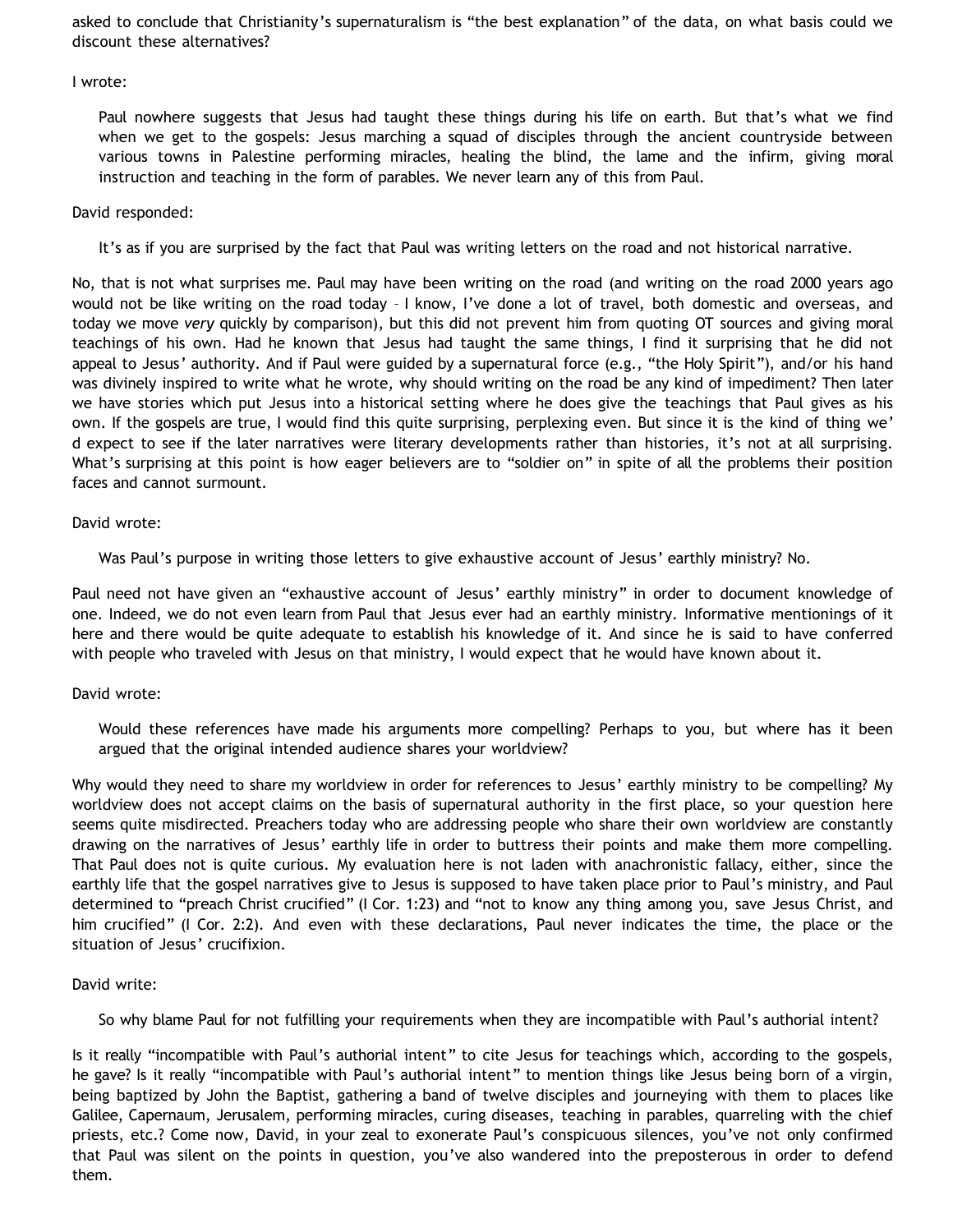David wrote:

1 Corinthians 9:10 'To the married I give this charge (not I, but the Lord): the wife should not separate from her husband'. Now why does Paul put this moral teaching in Jesus' mouth, and then immediately afterwards clarify something that he is saying instead of Jesus? Indeed this teaching was nothing new (Gen 2:24; Mal 2:16).

As you point out, Paul most likely got this teaching from the OT and since the OT was held with veneration, it is a teaching that is attributable to "the Lord". On many occasions Paul recasts OT teachings as if they were part of the rollout of a new covenant.

Still more to come!

by Dawson Bethrick

Labels: [Christian Legends](http://bahnsenburner.blogspot.com/search/label/Christian%20Legends)

*posted by Bahnsen Burner at [6:00 AM](http://bahnsenburner.blogspot.com/2008/08/another-response-to-david-part-2.html)*

**11 Comments:**

[david](http://www.blogger.com/profile/08071763988772047093) said...

This post has been removed by the author.

#### [August 26, 2008 11:25 PM](http://bahnsenburner.blogspot.com/2008/08/8987833730632877223)

[david](http://www.blogger.com/profile/08071763988772047093) said...

Dawson said: *When Peter gives his sermon in Acts ch. 2, and says (v. 32) "This Jesus hath God raised up, whereof we all are witnesses," what do you think he means? No gospel account puts anyone with Jesus in the tomb when his dead body was supposedly brought back to life.*

Uhh, so you're pointing to one example of Peter's usage of the word and that somehow secures your argument about its usage in some other passage which you've yet to attach any relevance to with respect to your original article or any of our arguments?

Sigh...ok

The word is Martus (yes we get the word martyr from it).

*Martus; witness. Literally, one who remembers, one who has information or knowledge or joint knowledge of anything...Peculiar to the NT is the designation as martures (pl., witnesses) of those who announce facts of the Gospel and tell its tidings (Acts 1:8; 2:32; 3:15; 10:39; 13:31; Rev 11:3 etc.)*

No, Peter is not saying he was at the tomb or even necessarily that he saw Jesus. The semantic range is much wider than that in the New Testament, but given I don't know what point you are making by trying to say early usage was "loose" I don't see any need to continue addressing this.

## [August 26, 2008 11:43 PM](http://bahnsenburner.blogspot.com/2008/08/1796527861993685383)

## [david](http://www.blogger.com/profile/08071763988772047093) said...

*What is perhaps anachronistic is my assessment of such usage as loose, for this is not how I would use the word. But clearly Christians of the 1st century using the word 'witness' to include in its scope of reference spiritual objects (which is all I had in mind in my statement above) is not at all anachronistic.*

The way you try to slip out accusations never ceases to amaze me. You argued that the usage today is loose, therefore why not assume the usage then was loose. Thats a fallacious argument, plain and simple. Even if you turn it the other way around and say the early usage affects the later usage, that still carries marginal weight in any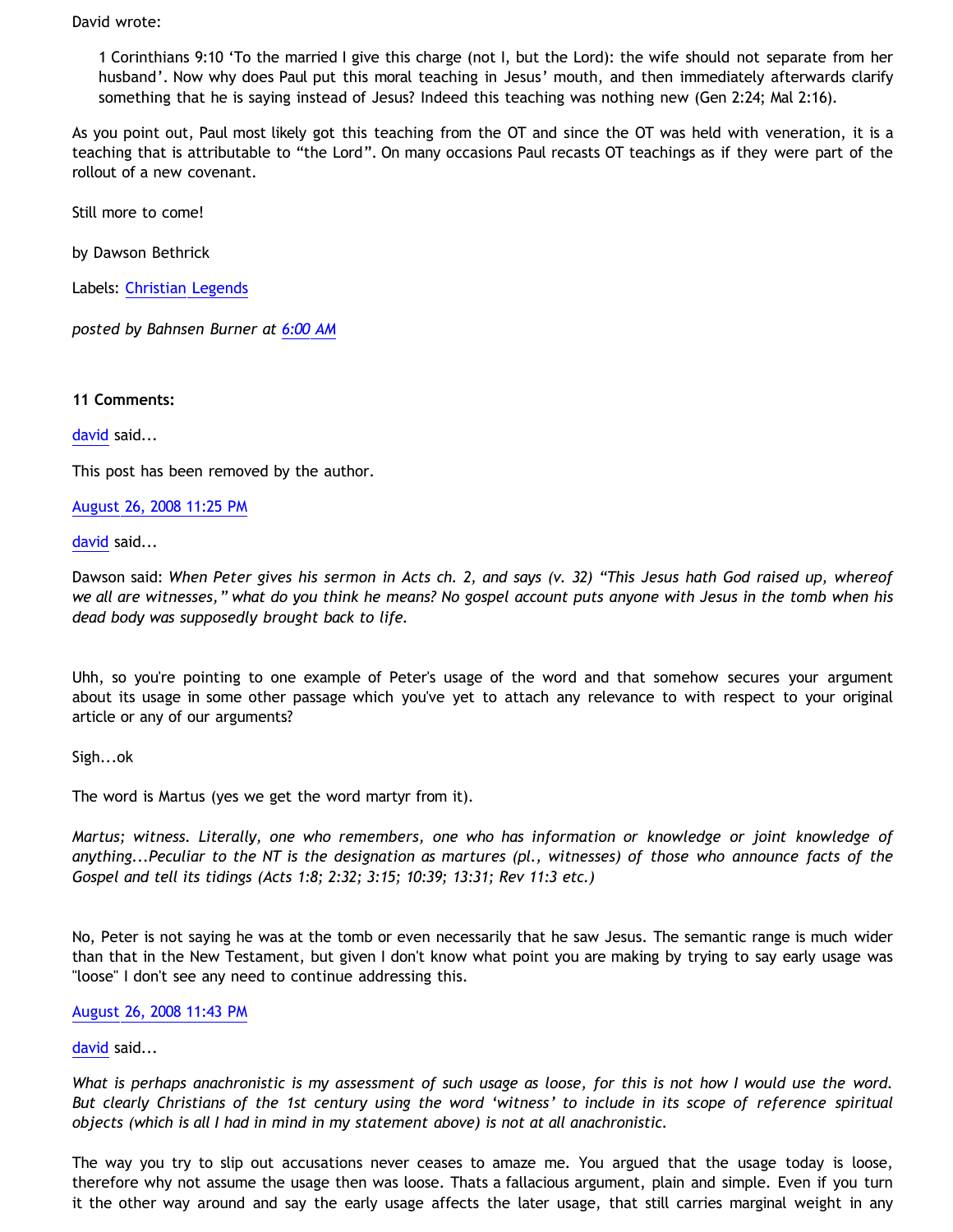semantic analysis given we are comparing a modern analytical language with an ancient synthetic one.

And yes, "loose" doesn't provide much of an argument for anything.

As a side note, the word in Acts 4:32 is not martus, but marturion. There is a subtle difference in usage.

# [August 26, 2008 11:56 PM](http://bahnsenburner.blogspot.com/2008/08/1484360715018405043)

## [david](http://www.blogger.com/profile/08071763988772047093) said...

Dawson said *Perhaps your complaint is better directed to the translators of our modern English bibles, for they are using the word 'witness' in a variety of ways (I count 93 instances of the word 'witness' in my King James Version, and the meaning seems to flex through a multitude of senses) and while definitions are rarely if ever explicit in the bible, the New Testament's usage of 'witness' does not at all seem incompatible with my point above, which you have sought to challenge in this way.*

First of all the Bible translation teams are specialized for the task of semantic transfer....are you? Second, they aren't trying to construct arguments from the meaning of a word, you are.

Actually there really isn't any argument, you asked a question and I answered it.

You said: *If the word "witness" enjoys a very loose meaning for many of today's Christians (and it very often does), why suppose it didn't enjoy similar flexibility among the early Christians?*

I responded to that, simple...why complicate this thing?

Your point about translations is simply laughable because everyone knows that any translation is limited in its capability to express the original languages. The whole fact that you were trying to make an argument about "witness" without consulting the original language only goes to show again how your point is completely without any merit, and now you're just trying to come up with retorts.

Ain't gonna cut it Dawson, you can't deflect my accusation to the Bible translators because they are simply going to say "hey David's right, you're totally mucking with languages here." I asked them by the way, haha :P

## [August 27, 2008 12:14 AM](http://bahnsenburner.blogspot.com/2008/08/6983269877900645269)

[david](http://www.blogger.com/profile/08071763988772047093) said...

Dawson said: *"I would not be sloth in broadcasting my witness, especially if I were personally charged by a great commission. I certainly would not wait 20, 30 or more years before getting my experience documented"*

How do you conclude that the 500 were given a great commission? I surely haven't suggested this. You have already said you think that the accounts of the 500 could have been lost in history, why are you even going here?

The early spread of the gospel through oral proclamation was precisely the broadcasting you are talking about, and the reason it wasn't written down until later is just proving my point again…We're talking about an **oral culture**! Most scholars contend that the written record didn't become an issue until the witnesses started dying off… in other words "now we better write this down because they aren't gonna be around forever and apparently the kingdom isn't coming as soon as we assumed."

#### [August 27, 2008 1:59 PM](http://bahnsenburner.blogspot.com/2008/08/5228566810663060983)

## [david](http://www.blogger.com/profile/08071763988772047093) said...

Dawson said: *"Now your objection is sensible on the basis of my worldview, for the concerns you raise would impact the situation. But how could it be sensible on the basis of the Christian worldview, where naturalistic constraints like the one you raise should ultimately be of no concern? Would a supernatural deity appear only before the illiterate?"*

You seem to be assuming that God would have tried to accomplish something more than He did…which is certainly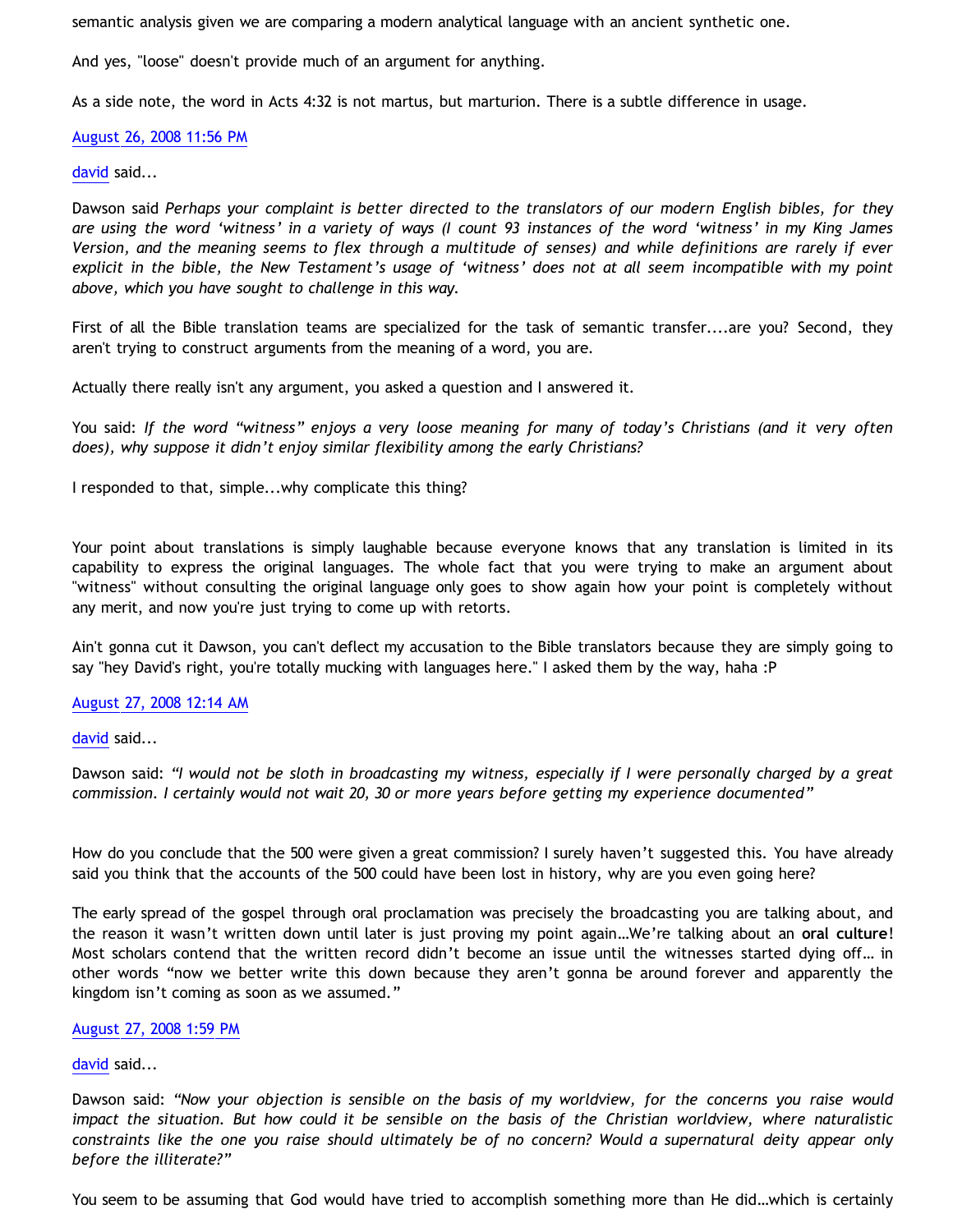not what my worldview maintains: you are again applying an invalid critique by bringing in your own assumptions and applying it to Christianity in reductio fashion. I'm not philosophy major, but even I know it's a bad argument. If you want to show an inconsistency within the Christian worldview, you must examine it on its own internal terms not your own notions about what supernatural deities would do.

Dawson said: *My point above was a testament to my own character, not to some ad populum law of averages. This should be clear from the leading statement: "If I had seen a man who was actually resurrected from the grave…"*

Yes but were you not trying to rationalize about what the 500 would have done? You were using yourself as an example, but it's the 500 whom you claimed should have written something down, correct? If that's true then my statement was completely relevant.

## Dawson said:

*I wasn't there, but I blogged about it shortly after it happened on two occasions. See my blog Virginia Tech and also Christian Reaction to Virginia Tech.*

*There were also news reports about the event for days and weeks afterwards, many of them including interviews with firsthand witnesses.*

*I am close friends with a man whose son was a student at Columbine when Klebold and Harris went on their rampage. My friend (also named David) wrote to me several times about his son's experience shortly after the incident. I don't know if his son ever wrote about it (I wouldn't expect a 13-year-old to write much about anything), but that's irrelevant.*

What you declare irrelevant is precisely what I am saying is relevant. The person experiencing the event writing about it - all of your examples are completely moot to this point.

Dawson: *It seems that Peter and co. took their sweet time in fulfilling this commandment.*

Really, so the early church came out of nowhere I suppose? The great commission did not say "go write a detailed historical account of what I did and make sure you include lots of references for post-enlightenment historians to corroborate it."

## [August 27, 2008 3:24 PM](http://bahnsenburner.blogspot.com/2008/08/8982561092017817137)

## [david](http://www.blogger.com/profile/08071763988772047093) said...

Dawson:*Paul need not have given an "exhaustive account of Jesus' earthly ministry" in order to document knowledge of one. Indeed, we do not even learn from Paul that Jesus ever had an earthly ministry. Informative mentionings of it here and there would be quite adequate to establish his knowledge of it. And since he is said to have conferred with people who traveled with Jesus on that ministry, I would expect that he would have known about it.*

So now you're just going to ignore all the evidence I gave about Jesus' earthly ministry from Paul's letters?

## [August 27, 2008 3:29 PM](http://bahnsenburner.blogspot.com/2008/08/8391425710373760064)

## [david](http://www.blogger.com/profile/08071763988772047093) said...

Dawson: *Why would they need to share my worldview in order for references to Jesus' earthly ministry to be compelling? My worldview does not accept claims on the basis of supernatural authority in the first place, so your question here seems quite misdirected. Preachers today who are addressing people who share their own worldview are constantly drawing on the narratives of Jesus' earthly life in order to buttress their points and make them more compelling. That Paul does not is quite curious. My evaluation here is not laden with anachronistic fallacy, either, since the earthly life that the gospel narratives give to Jesus is supposed to have taken place prior to Paul's ministry, and Paul determined to "preach Christ crucified" (I Cor. 1:23) and "not to know any thing among you, save Jesus Christ, and him crucified" (I Cor. 2:2). And even with these declarations, Paul never indicates the time, the place or the situation of Jesus' crucifixion.*

Yes, an audience already willing to accept supernatural claims doesn't share your worldview.

As you have already said, Christians today hold to naturalistic assumptions much more.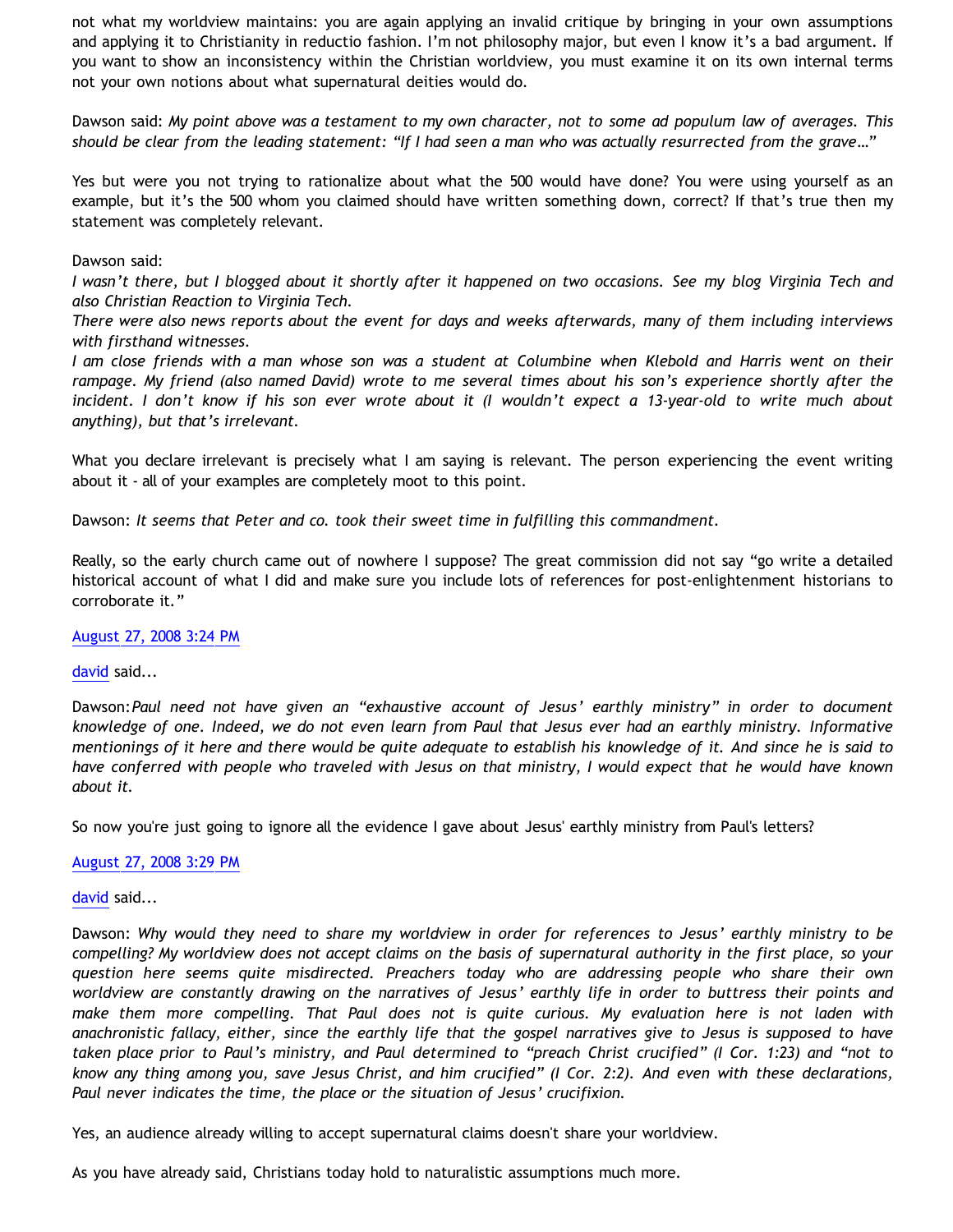Need I say more?

[August 27, 2008 3:33 PM](http://bahnsenburner.blogspot.com/2008/08/2278697885800059670)

[david](http://www.blogger.com/profile/08071763988772047093) said...

Dawson: *Is it really "incompatible with Paul's authorial intent" to cite Jesus for teachings which, according to the gospels, he gave? Is it really "incompatible with Paul's authorial intent" to mention things like Jesus being born of a virgin, being baptized by John the Baptist, gathering a band of twelve disciples and journeying with them to places like Galilee, Capernaum, Jerusalem, performing miracles, curing diseases, teaching in parables, quarreling with the chief priests, etc.? Come now, David, in your zeal to exonerate Paul's conspicuous silences, you've not only confirmed that Paul was silent on the points in question, you've also wandered into the preposterous in order to defend them.*

Yes and yes to your questions.

I am quite comfortable with my position on Paul's authorial intent, and you have yet to demonstrate even a passing ability to exegete any text properly so by all means…your assertion that I've wandered into anything or "confirmed that Paul was silent" (as if I ever denied such a thing) is yet another rhetorical device lacking anything other than an arrogant bias to elicit my response.

[August 27, 2008 3:37 PM](http://bahnsenburner.blogspot.com/2008/08/1129303206565842801)

[david](http://www.blogger.com/profile/08071763988772047093) said...

Dawson said: *1 Corinthians 9:10 'To the married I give this charge (not I, but the Lord): the wife should not separate from her husband'. Now why does Paul put this moral teaching in Jesus' mouth, and then immediately afterwards clarify something that he is saying instead of Jesus? Indeed this teaching was nothing new (Gen 2:24; Mal 2:16).*

*As you point out, Paul most likely got this teaching from the OT and since the OT was held with veneration, it is a teaching that is attributable to "the Lord". On many occasions Paul recasts OT teachings as if they were part of the rollout of a new covenant.*

The only way you're going to convince me of that is if you show me somewhere that Paul refers to God as kurios and not theos.

We have already talked about kurios and its usage to denote Jesus. Do you really want to go down this path?

## [August 27, 2008 3:39 PM](http://bahnsenburner.blogspot.com/2008/08/7435289612895092001)

## [david](http://www.blogger.com/profile/08071763988772047093) said...

Dawson said: *Now your objection is sensible on the basis of my worldview, for the concerns you raise would impact the situation. But how could it be sensible on the basis of the Christian worldview, where naturalistic constraints like the one you raise should ultimately be of no concern? Would a supernatural deity appear only before the illiterate? Christians are always trying to tell us that it's a fallacy to assume everyone "back then" was illiterate, uneducated, unscientific, superstitious, etc. (and I don't, by the way). But we can't have it both ways here. If Jesus appeared only to the illiterate, I'd say that was a bad choice on his part. Also, if he did appear to only illiterate persons, why should this matter? Jesus is supernatural, and could easily empower an illiterate person with supreme fluency in a multitude of languages if he wanted to. In fact, the writer's sudden ability to write could itself be evidence of Jesus' supernaturalism, something the gospel writers were so eager to insert into their stories.*

*See how supernaturalism takes the apologetic backseat here?*

It amazes me how you import your own assumptions into my worldview to conclude what kind of beliefs I should or should not espouse.

Your argument is essentially that since a supernatural worldview makes it logically possible for certain things to happen, then why not just assume they did happen? Cause you know, why not?